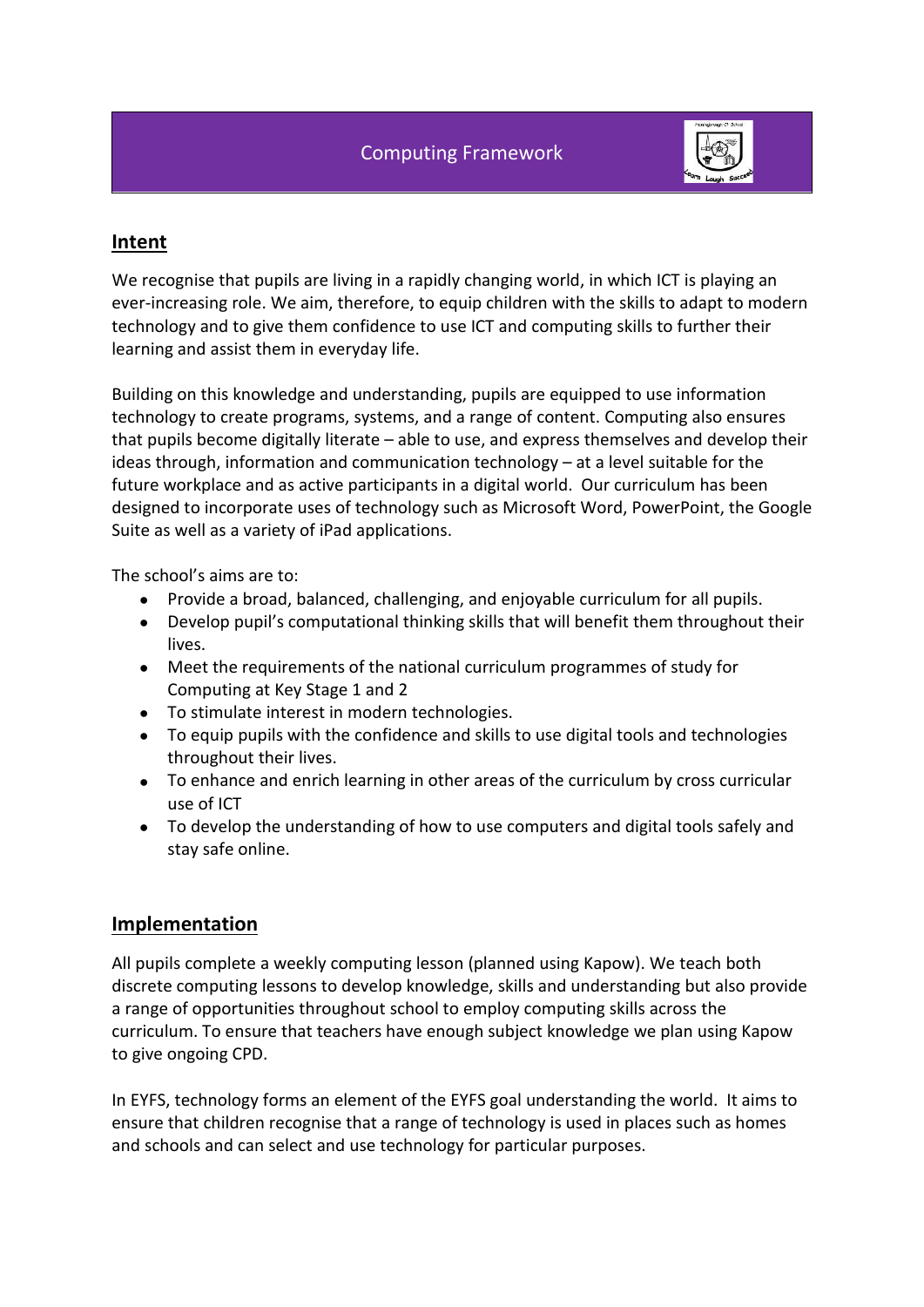In Key Stage 1 and 2, all class teachers provide planning which ensures good progression and coverage across the primary age range, with prior learning being revisited and then built on across the key stage.

Computing lessons are designed with three strands which run throughout: -

- Computer Science
- Information Technology
- Digital Literacy

Lessons are organised into five key areas creating a cyclical route through which pupils can develop their computing knowledge and skills by revisiting and building on previous learning:

- Computer systems and networks
- Programming
- Creating media
- Data handling
- Online safety

Lessons incorporate a range of teaching strategies from independent tasks, paired and group work as well as unplugged and digital activities. This variety means that lessons are engaging and appeal to those with a variety of learning styles.

## **Impact**

Children will be digitally literate and able to join the rest of the world on its digital platform. They will be equipped, not only with the skills and knowledge to use technology effectively and for their own benefit, but more importantly – safely. The biggest impact we want on our children is that they understand the consequences of using the internet and that they are also aware of how to keep themselves safe online.

As children become more confident in their abilities in Computing, they will become more independent and key life skills such as problem-solving, logical thinking and self-evaluation become second nature.

The expected impact of our computing curriculum is that children will:

- Be critical thinkers and able to understand how to make informed and appropriate digital choices in the future.
- Understand the importance that computing will have going forward in both their educational and working life and in their social and personal futures.
- Understand how to balance time spent on technology and time spent away from it in a healthy and appropriate manner.
- Understand that technology helps to showcase their ideas and creativity. They will know that different types of software and hardware can help them achieve a broad variety of artistic and practical aims.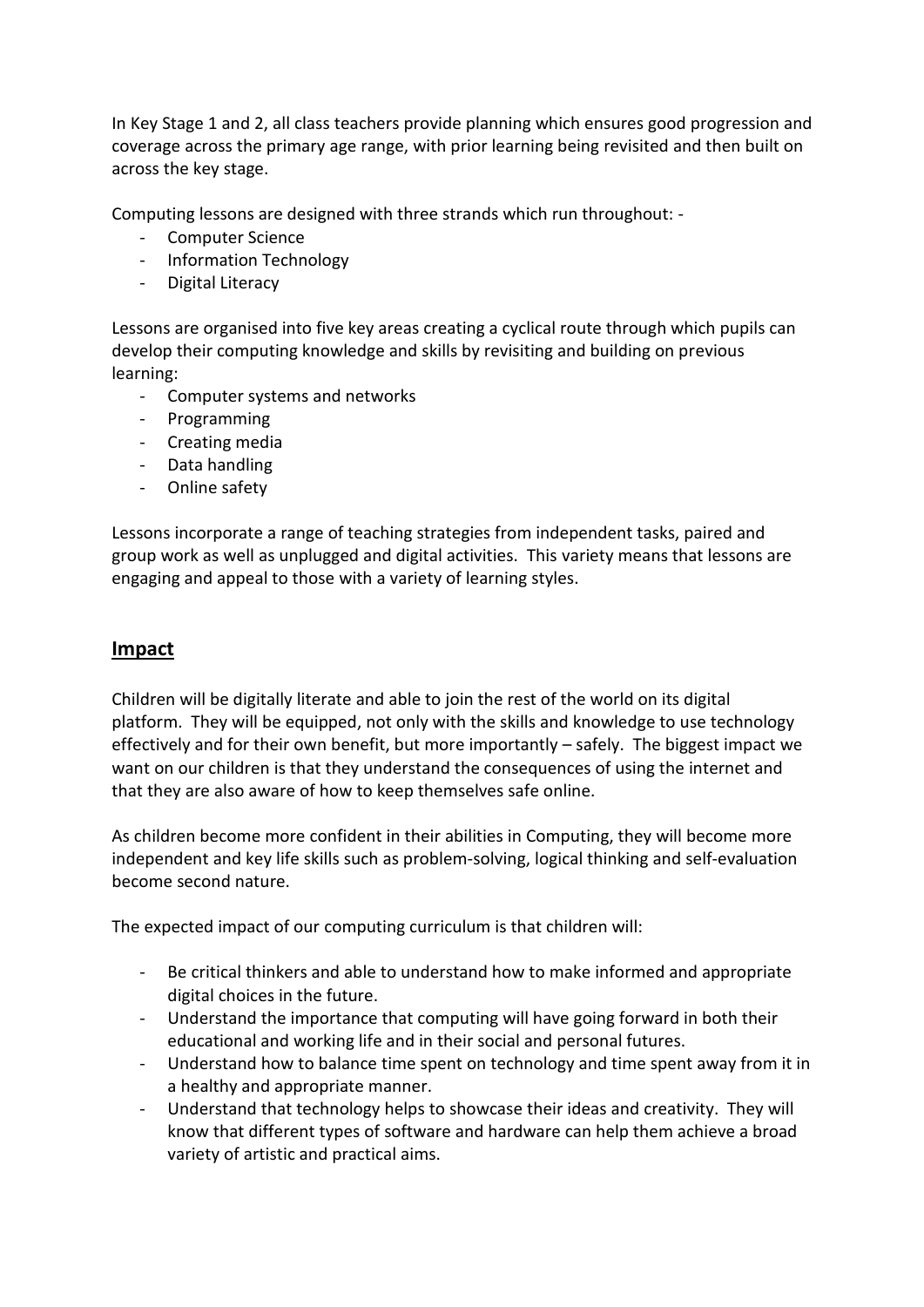- Show a clear progression of technical skills across all areas of the National curriculum – computer science, information technology and digital literacy.
- Be able to use technology both individually and as part of a collaborative team.
- Be aware of online safety issues and protocols and be able to deal with any problems in a responsible and appropriate manner.
- Have an awareness of developments in technology and have an idea of how current technologies work and relate to one another.
- Meet the end of key stage expectations outlines in the National curriculum for Computing.

## Curriculum

We use the Kapow computing scheme. There are 6 units for each year group to complete throughout the year. There are also online safety units for each year group which can be taught as an additional lesson to each unit (depending on the length of the term) or as a complete unit as part of Internet Safety Day.

#### Assessment.

Assessment opportunities will take place on a regular basis during lessons to ensure understanding and progression.

Assessments will take place at the end of each lesson/unit against the learning objectives provided by the Kapow assessment spreadsheet.

Teacher will establish whether children are working at an entering, developing or secure level and record this at the appropriate data points through oTrack.

#### Provision for Inclusion

All pupils have equal rights to access the computing curriculum. To facilitate this, teachers will set suitable learning objectives, overcome any barriers to learning and respond and adapt to pupils learning needs.

#### Health and Safety/Safeguarding

Hemingbrough CP Primary School is committed to safeguarding and promoting the welfare of children and expects all staff and volunteers to share this commitment.

All North Yorkshire schools, including Hemingbrough CP School, follow the North Yorkshire Safeguarding Children Board procedures. The school will, in most circumstances, endeavour to discuss all concerns with parents about their child/ren. However, there may be exceptional circumstances when the school will discuss concerns with Social Care and/or the Police without parental knowledge (in accordance with Child Protection procedures).

The school will, of course, always aim to maintain a positive relationship with all parents. The school's Child Protection policy is available in the policies section of the web site.